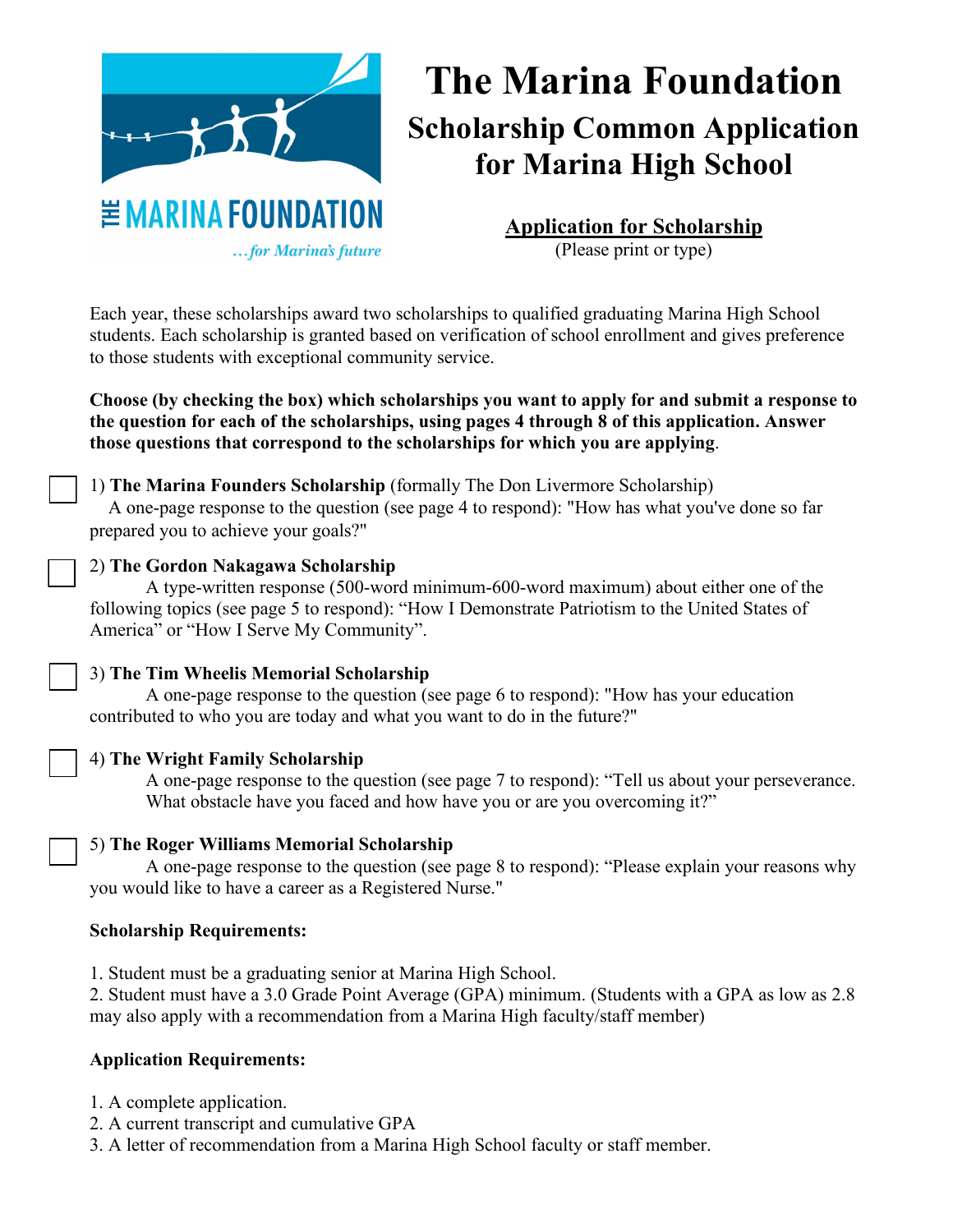4. A one-page response to the questions for each scholarship. Responses should be typewritten and should include a heading that contains the applicant's name, address, and telephone number (beginning on page 4 of this application).

| <b>9th</b> | $10^{\text{th}}$ | $11^{\text{th}}$ |                                                                                             | $12^{th}$                                                          | None |                                                                                                                                                                                                                                                                                                                                                                                                                 |
|------------|------------------|------------------|---------------------------------------------------------------------------------------------|--------------------------------------------------------------------|------|-----------------------------------------------------------------------------------------------------------------------------------------------------------------------------------------------------------------------------------------------------------------------------------------------------------------------------------------------------------------------------------------------------------------|
|            |                  |                  |                                                                                             | Yes                                                                | No   |                                                                                                                                                                                                                                                                                                                                                                                                                 |
|            |                  |                  | Yes                                                                                         | No                                                                 |      |                                                                                                                                                                                                                                                                                                                                                                                                                 |
|            |                  |                  |                                                                                             |                                                                    |      |                                                                                                                                                                                                                                                                                                                                                                                                                 |
|            |                  |                  |                                                                                             |                                                                    |      |                                                                                                                                                                                                                                                                                                                                                                                                                 |
|            |                  |                  |                                                                                             |                                                                    |      |                                                                                                                                                                                                                                                                                                                                                                                                                 |
|            |                  |                  |                                                                                             |                                                                    |      |                                                                                                                                                                                                                                                                                                                                                                                                                 |
|            |                  |                  |                                                                                             |                                                                    |      |                                                                                                                                                                                                                                                                                                                                                                                                                 |
|            |                  |                  |                                                                                             |                                                                    |      |                                                                                                                                                                                                                                                                                                                                                                                                                 |
|            |                  |                  |                                                                                             |                                                                    |      |                                                                                                                                                                                                                                                                                                                                                                                                                 |
|            |                  |                  |                                                                                             |                                                                    |      |                                                                                                                                                                                                                                                                                                                                                                                                                 |
|            |                  |                  |                                                                                             |                                                                    |      |                                                                                                                                                                                                                                                                                                                                                                                                                 |
|            |                  |                  |                                                                                             |                                                                    |      |                                                                                                                                                                                                                                                                                                                                                                                                                 |
|            |                  |                  |                                                                                             |                                                                    |      |                                                                                                                                                                                                                                                                                                                                                                                                                 |
|            |                  |                  |                                                                                             |                                                                    |      |                                                                                                                                                                                                                                                                                                                                                                                                                 |
|            |                  |                  |                                                                                             |                                                                    |      |                                                                                                                                                                                                                                                                                                                                                                                                                 |
|            |                  |                  | Will you be the first in your family to attend college?<br>Number of people in your family: | Will you be the first in your family to graduate from high school? |      | If in the AVID program: Which grade levels were you in AVID? (Circle all that apply)<br>Please list any Community Service you have performed: ___________________________<br><u> 1989 - Johann Stoff, deutscher Stoff, der Stoff, der Stoff, der Stoff, der Stoff, der Stoff, der Stoff, der S</u><br>Please list any extra-curricular school activities you have participated in (include leadership positions |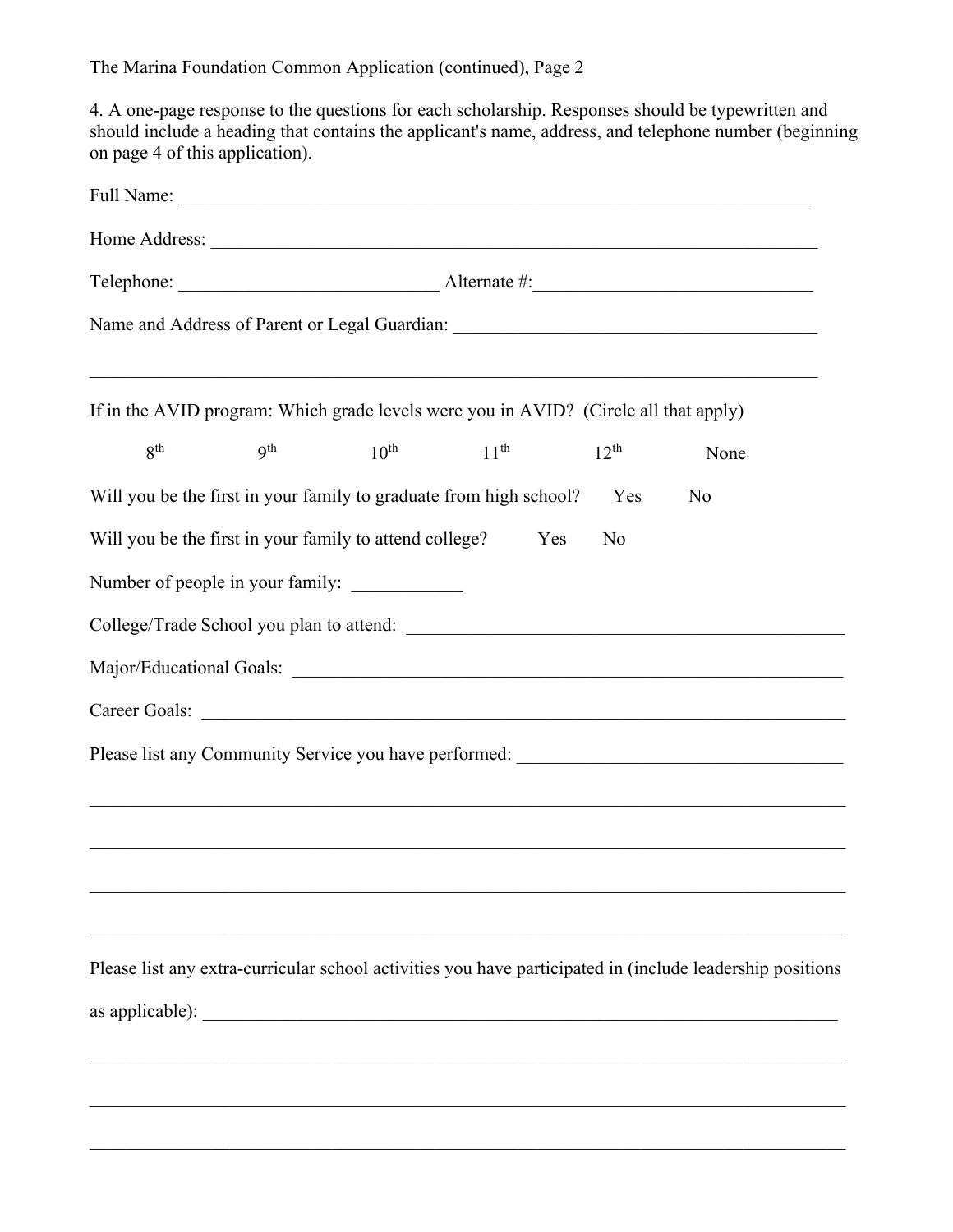Please list any special skills or abilities you have (second language, musical talents, athletic ability):

\_\_\_\_\_\_\_\_\_\_\_\_\_\_\_\_\_\_\_\_\_\_\_\_\_\_\_\_\_\_\_\_\_\_\_\_\_\_\_\_\_\_\_\_\_\_\_\_\_\_\_\_\_\_\_\_\_\_\_\_\_\_\_\_\_\_\_\_\_\_\_\_\_\_\_\_\_\_\_\_\_\_

\_\_\_\_\_\_\_\_\_\_\_\_\_\_\_\_\_\_\_\_\_\_\_\_\_\_\_\_\_\_\_\_\_\_\_\_\_\_\_\_\_\_\_\_\_\_\_\_\_\_\_\_\_\_\_\_\_\_\_\_\_\_\_\_\_\_\_\_\_\_\_\_\_\_\_\_\_\_\_\_\_\_

\_\_\_\_\_\_\_\_\_\_\_\_\_\_\_\_\_\_\_\_\_\_\_\_\_\_\_\_\_\_\_\_\_\_\_\_\_\_\_\_\_\_\_\_\_\_\_\_\_\_\_\_\_\_\_\_\_\_\_\_\_\_\_\_\_\_\_\_\_\_\_\_\_\_\_\_\_\_\_\_\_\_

\_\_\_\_\_\_\_\_\_\_\_\_\_\_\_\_\_\_\_\_\_\_\_\_\_\_\_\_\_\_\_\_\_\_\_\_\_\_\_\_\_\_\_\_\_\_\_\_\_\_\_\_\_\_\_\_\_\_\_\_\_\_\_\_\_\_\_\_\_\_\_\_\_\_\_\_\_\_\_\_\_\_

\_\_\_\_\_\_\_\_\_\_\_\_\_\_\_\_\_\_\_\_\_\_\_\_\_\_\_\_\_\_\_\_\_\_\_\_\_\_\_\_\_\_\_\_\_\_\_\_\_\_\_\_\_\_\_\_\_\_\_\_\_\_\_\_\_\_\_\_\_\_\_\_\_\_\_\_\_\_\_\_\_\_

\_\_\_\_\_\_\_\_\_\_\_\_\_\_\_\_\_\_\_\_\_\_\_\_\_\_\_\_\_\_\_\_\_\_\_\_\_\_\_\_\_\_\_\_\_\_\_\_\_\_\_\_\_\_\_\_\_\_\_\_\_\_\_\_\_\_\_\_\_\_\_\_\_\_\_\_\_\_\_\_\_\_

\_\_\_\_\_\_\_\_\_\_\_\_\_\_\_\_\_\_\_\_\_\_\_\_\_\_\_\_\_\_\_\_\_\_\_\_\_\_\_\_\_\_\_\_\_\_\_\_\_\_\_\_\_\_\_\_\_\_\_\_\_\_\_\_\_\_\_\_\_\_\_\_\_\_\_\_\_\_\_\_\_\_

Please list any other interests or hobbies: \_\_\_\_\_\_\_\_\_\_\_\_\_\_\_\_\_\_\_\_\_\_\_\_\_\_\_\_\_\_\_\_\_\_\_\_\_\_\_\_\_\_\_\_\_\_\_\_\_

Are you employed? If so, in what capacity, where, and for how long?

Please give a short statement as to why you should be considered for a scholarship. Include any special circumstances that we should be aware of. \*

**Important: Your signature is required below.**

**I certify that I am a resident of Marina and have answered each question truthfully and carefully. I understand that I must include my essay and my official transcripts with this application for scholarship consideration.** 

Signature of applicant\_\_\_\_\_\_\_\_\_\_\_\_\_\_\_\_\_\_\_\_\_\_\_\_\_\_\_\_\_\_\_\_\_\_\_\_\_\_\_\_\_ Date: \_\_\_\_\_\_\_\_\_\_\_\_\_\_

\* You may attach other relevant materials/information you would like the committee to consider to the end of this document.

Please return the required information **by April 22, 2022** to: The Marina Foundation, P.O. Box 324, Marina, CA 93933 or e-mail: info@themarinafoundation.org.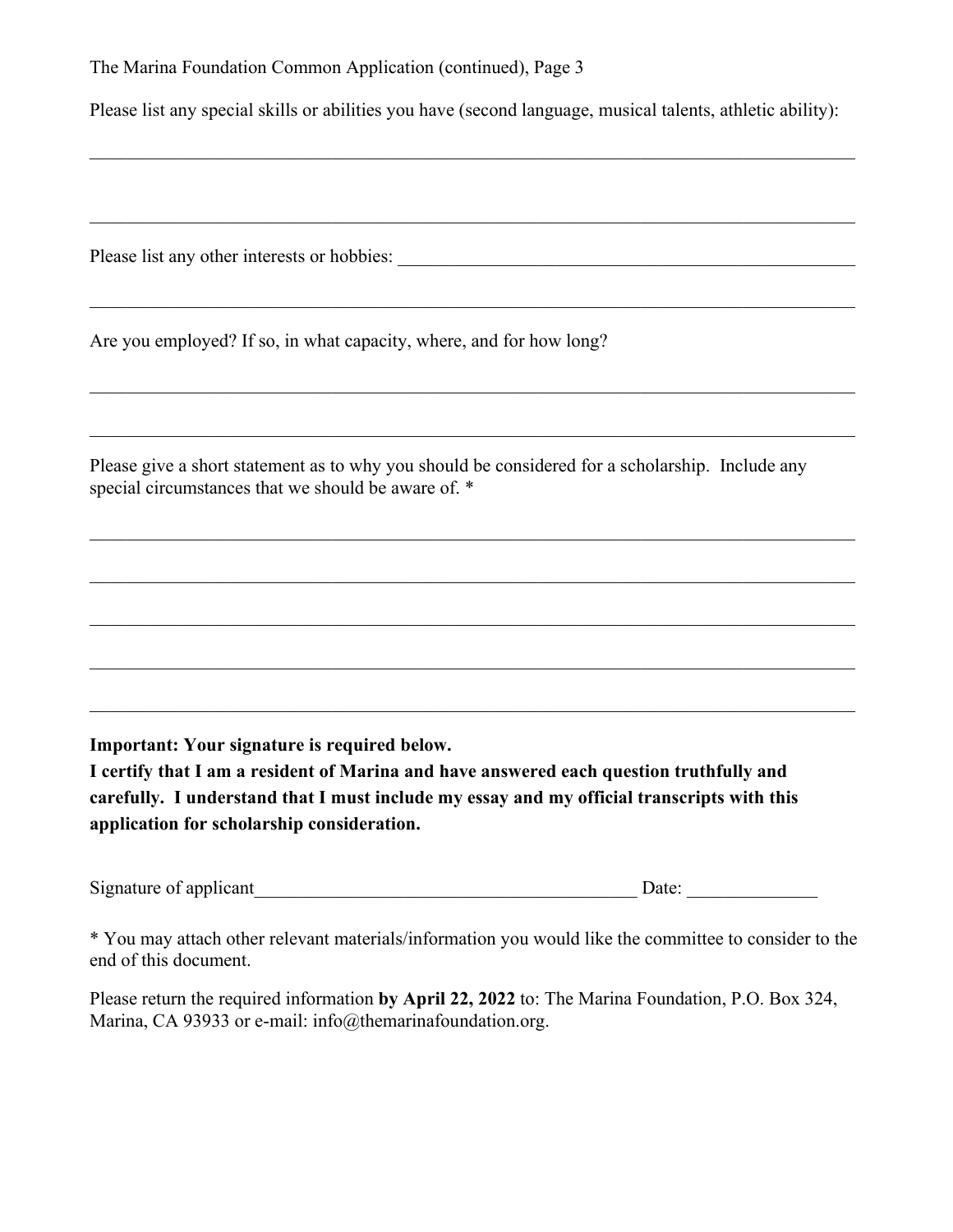Applicant Name, Address, and Phone Number:

Response to the question for the Founders Scholarship: "How has what you've done so far prepared you to achieve your goals?"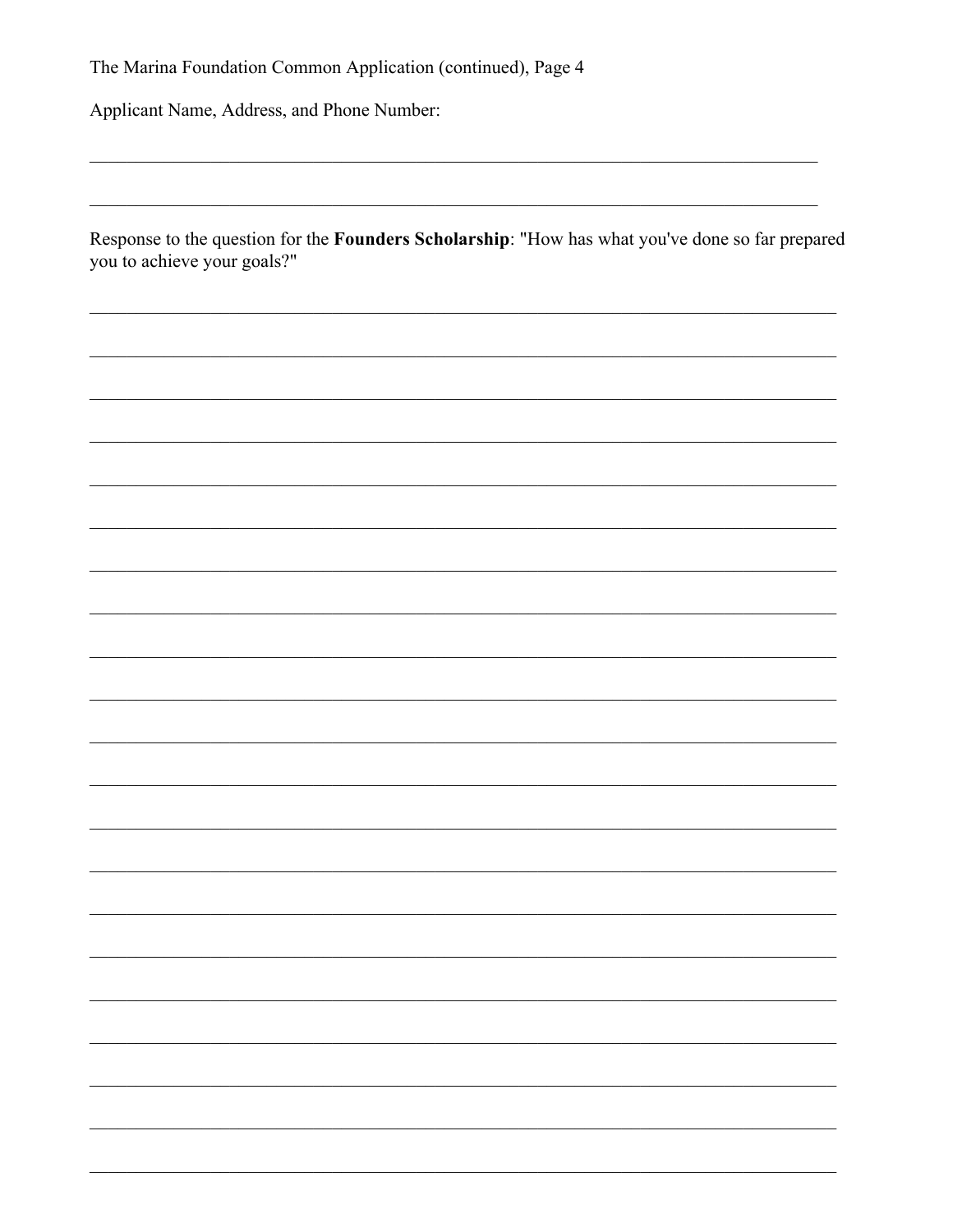Applicant Name, Address, and Phone Number:

Response to either of the questions for the Nakagawa Scholarship: "How I Demonstrate Patriotism to the United States of America" or "How I Serve My Community".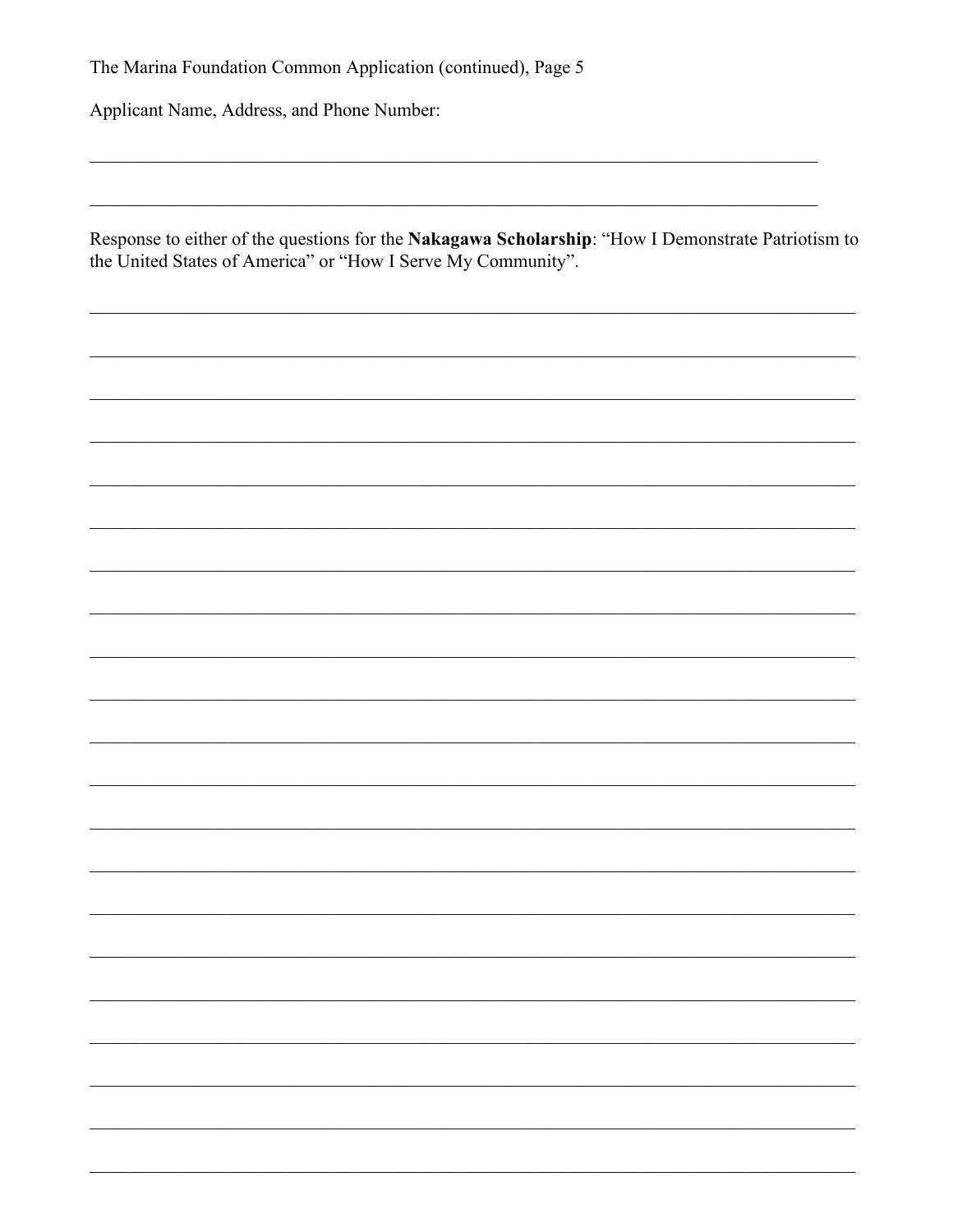Applicant Name, Address, and Phone Number:

Response to the question for the Wheelis Scholarship: "How has your education contributed to who you are today and what you want to do in the future?"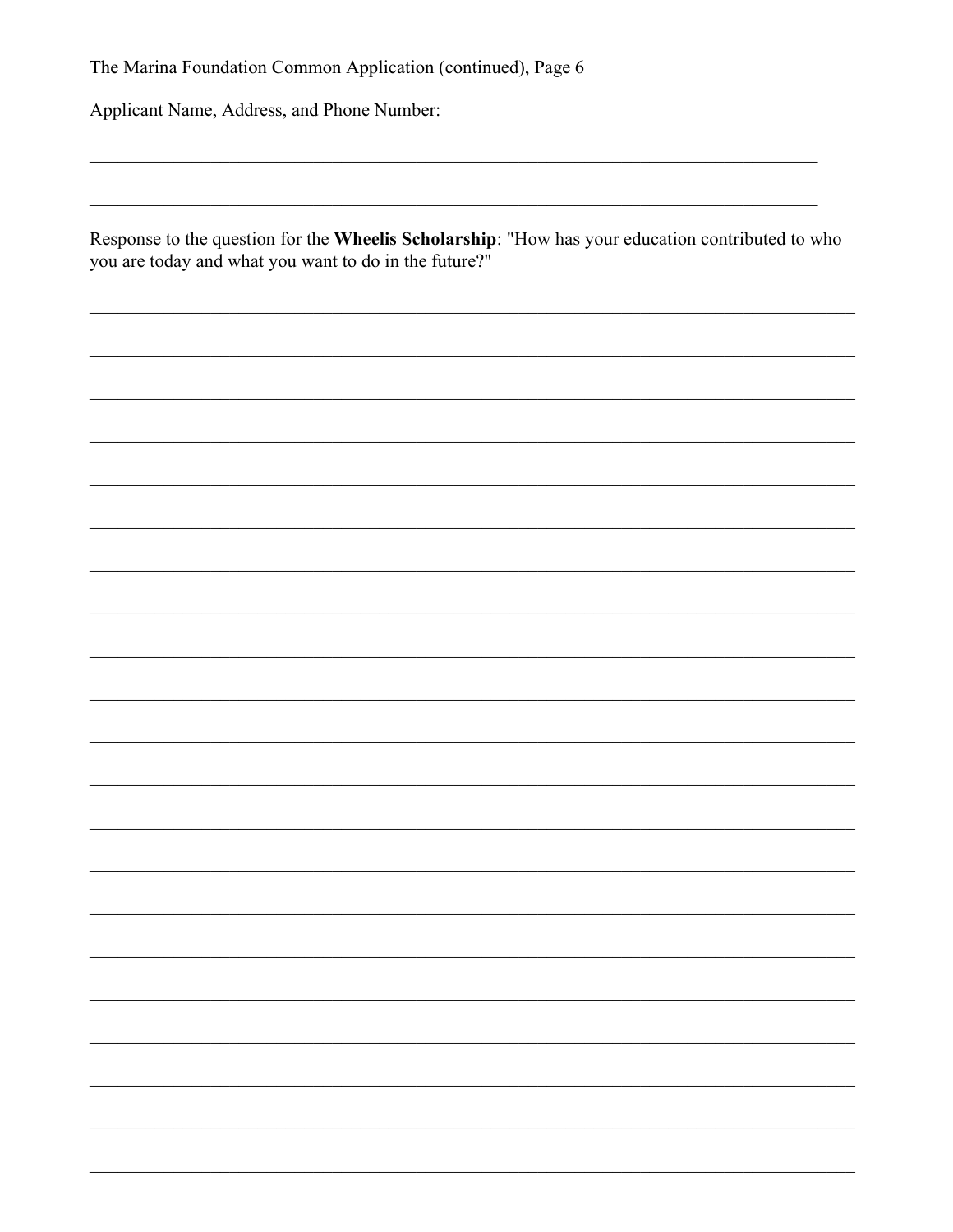Applicant Name, Address, and Phone Number:

Response to the question for the Wight Scholarship: "Tell us about your perseverance. What obstacle have you faced and how have you or are you overcoming it?"